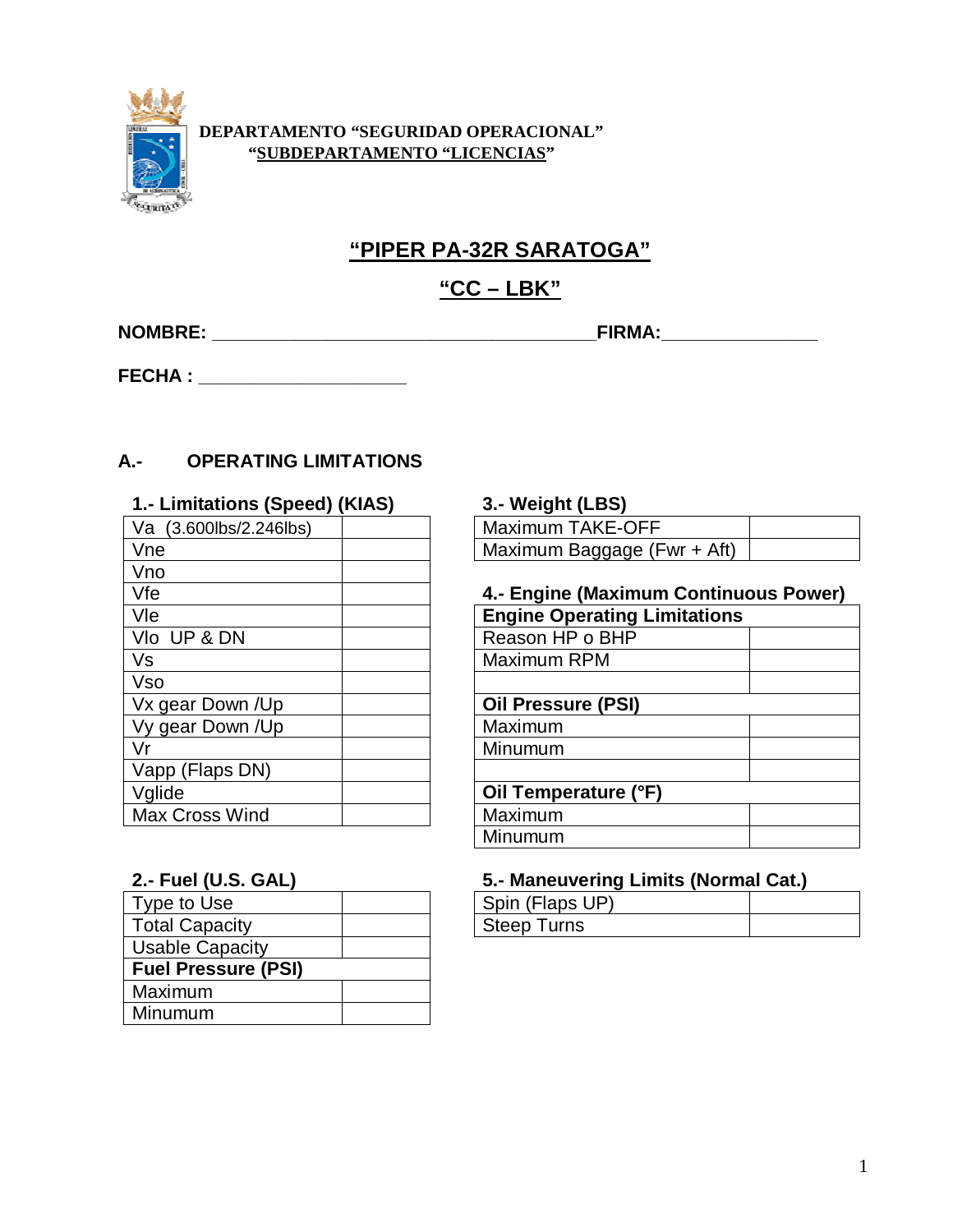## **B.- EMERGENCIES PROCEDURES**

## **1.- ENGINE FAILURE DURING TAKEOFF**

**Adequate Runway Remaining:**

Left gear down and land straight ahead

Brakes: **\_\_\_\_\_\_\_\_\_\_\_\_\_\_\_\_\_\_\_\_\_\_\_\_\_\_\_\_\_\_\_\_\_\_\_\_\_**

Throttle: **\_\_\_\_\_\_\_\_\_\_\_\_\_\_\_\_\_\_\_\_\_\_\_\_\_\_\_\_\_\_\_\_\_\_\_\_\_**

## **2.- ENGINE FAILURE IN FLIGHT**

| Fuel selector:       |  |
|----------------------|--|
| Electric fuel pump:  |  |
| Mixture:             |  |
| Alternate Air:       |  |
| <b>Engine Gauge:</b> |  |